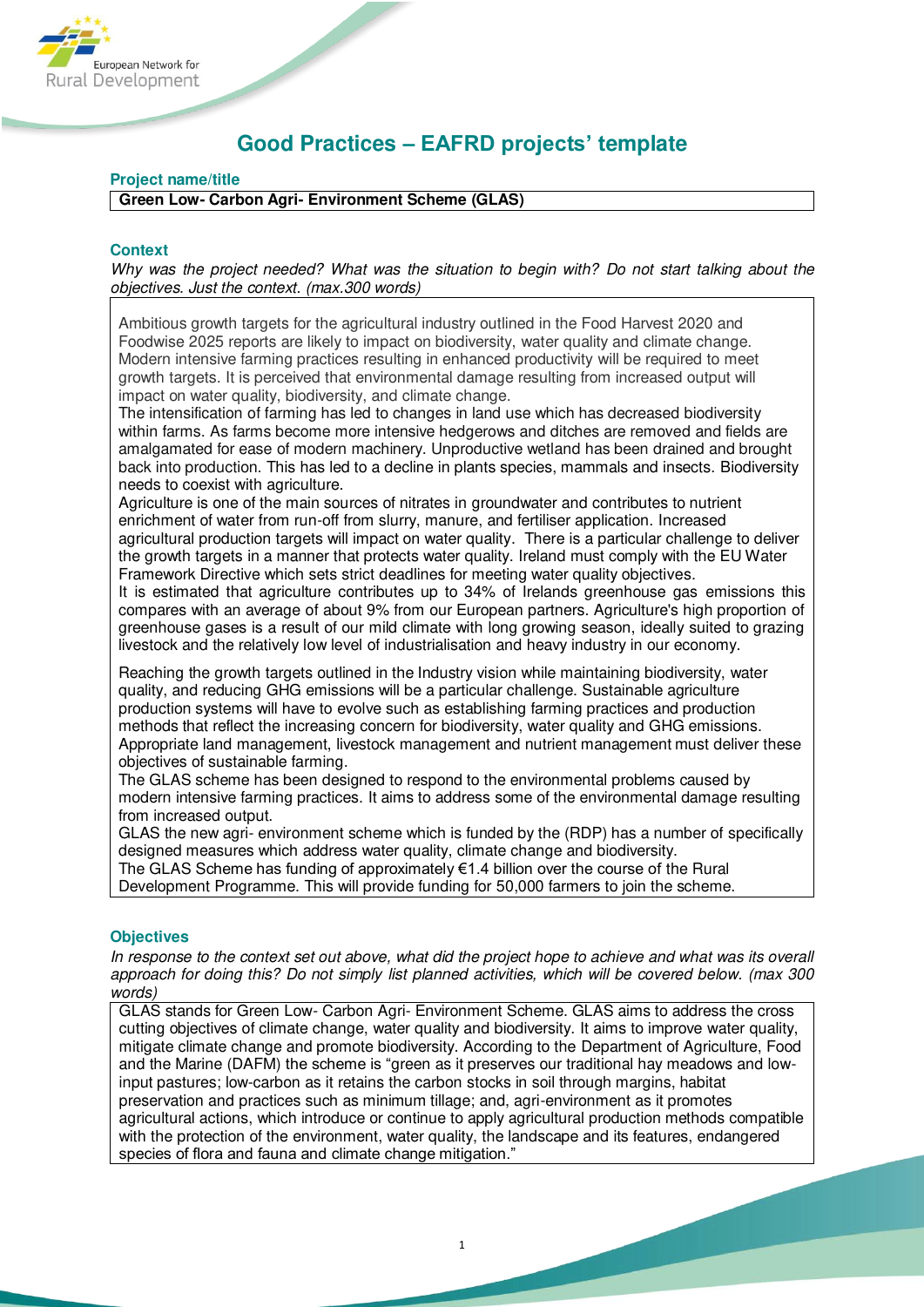

GLAS is a targeted Agri- Environment Scheme that identifies key Priority Environmental Assets and links them with farmers who possess them. Participation is voluntary and the entire farm is not covered by the scheme just identified areas within the farm where specific actions are undertaken. Entry into GLAS is divided into 3 tiers. Tier 1 consists of farmers who have Priority Environmental Assets on their farms e.g. Farmland habitats, Farmland birds, Commanges, Rare breeds, and High Status Water Area. Applicants with PEA are guaranteed access to the scheme. Tier 2 consists farmers who don't have PEA but who are in a vulnerable water area they are guaranteed access to the scheme. Tier 3 is for farmers who don't have a PEA or are not in a vulnerable water area. These farmers can increase their chances of access to the scheme by picking an option such as

- Minimum tillage
- Low emission slurry spreading
- Wild bird cover
- Catch crops

GLAS actions designed to improve water quality are;

- Arable grass margins
- Riparian margins
- Protection of watercourses from bovines
- Low –Input Permanent Pasture/traditional hay meadows
- Minimum tillage
- Low emission slurry spreading

GLAS actions designed to mitigate climate change are;

- Catch crops
- Minimum till
- Planting of hedgerow/grove of native trees/traditional orchards

GLAS actions designed to enhance biodiversity are;

- Conservation of farmland birds
- Environmental management of fallow land
- Bird/bee/bat boxes
- Wild bird cover

Farmers can receive a maximum annual package of €5,000 depending on the actions undertaken. GLAS is a five year scheme.

Approximately 38,437 farmers have been accepted into the GLAS scheme in Tranche 1 & 2 and Tranche 3 is expected to open in autumn 2016.

# **Activities**

*What did the project do and in what order did it implement its activities? If possible, include: a timeframe; who/which stakeholders were involved; the reasons and logic of the approach taken. The aim is to enable readers to really understand what the project did and how. Do not provide a simple list of bullet points but briefly explain each activity. (max 600 words)* 

All GLAS plans must be drawn up by a professional GLAS advisor. In order to be approved as a GLAS advisor, an advisor must also be approved as an advisor under the Farm Advisory System (FAS) operated by the Department of Agriculture. The Farm Advisory System is governed by EU Regulations, which requires that advisors are suitably qualified and regularly trained. All GLAS advisors must have attained a FETAC Level 8 Bachelor Degree in Agricultural Science/Land Management in Agriculture and must have taken soil science and an animal or crop production subject to a level 8 degree standard. The DAFM devised a specific GLAS training programme for professional advisers in the public and private sector. DAFM provided intensive training workshops nationwide. GLAS training was delivered by DAFM staff and provided an overview of the objectives of the GLAS scheme, and covered the following topics environmental benefits of the scheme, scheme funding, how the scheme will work, detailed the actions, timelines, and scheme requirements. 548 Advisors undertook the training and are now approved GLAS advisors. The training provided advisors with an understanding of the objectives of the scheme and the requirements of the scheme.

In order for the successful roll out of the GLAS scheme interaction between GLAS advisors and the DAFM was necessary. The DAFM publicized the GLAS scheme nationally through press releases in the farming media and published a list of approved GLAS advisor on the DAFM website. The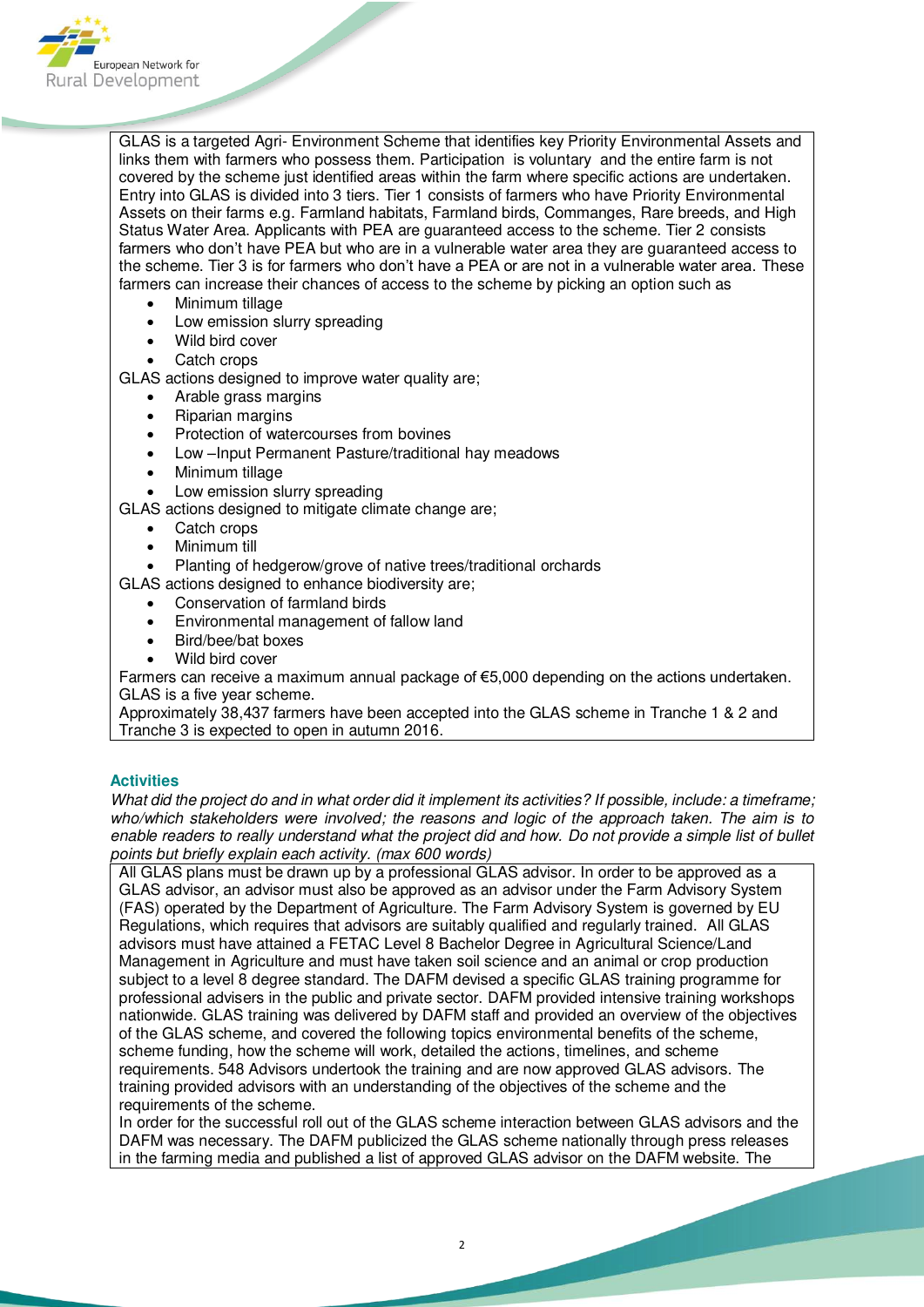

GLAS scheme opened in February 2015. There was huge interest in the scheme among farmers. GLAS advisors were inundated with calls from farmers who wanted to join the scheme. A Client of GLAS Farm Planners Thomas O'Halloran provided the following account of his participation in the GLAS scheme.

"I farm 7.28 ha, I have a mixed livestock enterprise. My farm is located in Ballyhugh Gort Co. Galway. I operate an extensive grass based farming system. I buy in store cattle and sheep and graze them during the summer months. I heard about the GLAS scheme through the farming media and contacted GLAS Farm Planners. My GLAS advisor arranged an on farm consultation with me and conducted a farm walk and an assessment of my farm and worked closely with me to advise me and discuss suitable actions for my GLAS plan.

The 5 year plan was drawn up setting out details of my participation in the scheme and gave me an overview of the planned actions for my farm. The farm plan is a short document containing all the required information with an accompanying colour coded map which identifies the actions undertaken and pin points the location of where the actions should be undertaken such as dry stone wall maintenance."

Thomas undertook the following actions as part of his GLAS Plan

- Wild Bird Cover
- Low Input Permanent Pasture;
- Traditional stone wall maintenance;
- Bird boxes,
- Conservation of Solitary Bees;
- Traditional Hay Meadow;

The deadline for completion of wild bird cover was 14<sup>th</sup> June 2016. 1.87ha of wild bird cover was sown. The field chosen was selected because it contains some Ash trees and there is a dense hedgerow along the boundary of the field. The dense cover that surrounds the field is home to many birds.

The wild bird cover was sown on the  $14<sup>th</sup>$  May. Thomas decided not to spray off the land in advance of cultivation because the field adjoins a river. A contractor was employed to sow the Wild bird cover. The land was not ploughed. The land was disced several times. The process of discing broke up the sod and turned up enough soil to form a seedbed. The land was then harrowed using a power harrow to produce a seedbed. The seed was sown and the land was rolled. Rolling helped to bury the seed. Fertiliser was not used because wild bird cover is not a hungry crop.

The mix used contained oats and Linseed. The mix was sown at 75kg/ha oats and 15kg/ha Linseed. The linseed became a vibrant blue colour which helped to attract bees for pollination. The linseed and oats are now turning a golden colour. The crop is well established now.

#### **Results**

*What did the project achieve? What has changed and how was the initial identified need met? Include quantified improvements where possible. Unquantifiable progress can also be described (e.g. increase in revenue, jobs created, number of participating businesses, increase in sales, increase in visitors, etc.). Keep it short – a list is fine (max 300 words)* 

Thomas has noticed an increase in pheasants on the land since the wild bird cover crop was sown. There has also been an increase in butterflies and bees on the area planted in wild bird cover. It is envisaged that there will be a noticeable increase in the number of birds present in the winter because they will use the wild bird cover as a food source. The bird boxes and the conservation of solitary bees are enhancing biodiversity on the farm. The payment for the maintenance of Traditional Dry Stone Walls has incentivised Thomas to maintain the dry stonewalls that are a feature on his farm. This is a very labour intensive operation but it will enhance the network of traditional freestanding drystone walls throughout the farm and will enhance biodiversity. (\*\*\*Agri-environment payments are not income supports and should not be noted as such.\*\*\*)

but it also helping to maintain and enhance biodiversity, maintain water quality and mitigate climate change. GLAS is adding an environmental value to the farming operation. Thomas finds his GLAS plan very easy to follow as it is short and concise.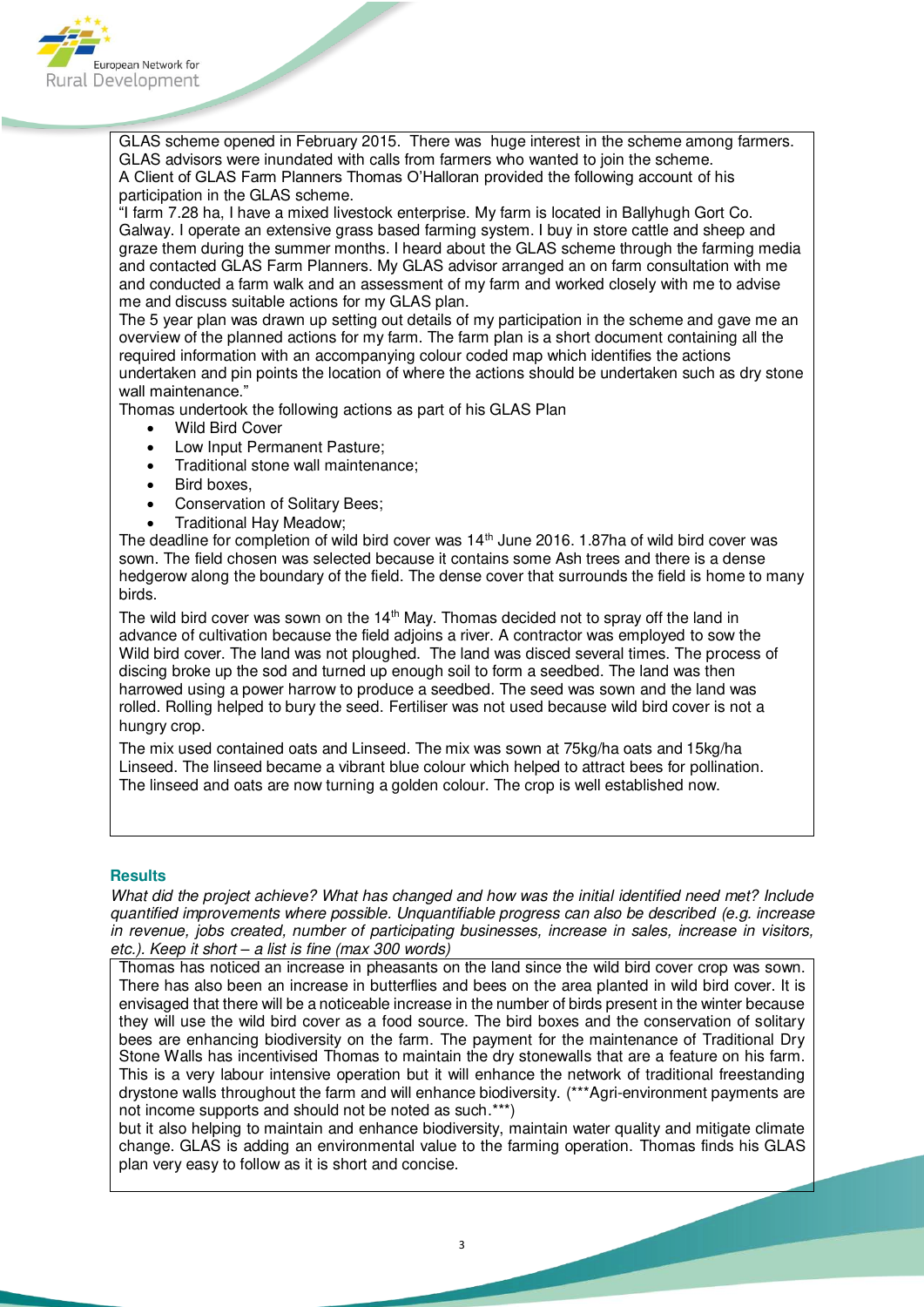

#### **Lessons**

*What factors should be taken into account when transferring the example? What was interesting, unexpected, surprising about implementing the project? What could be done better? Keep them short and to the point. (Max 300 words)* 

The wild bird cover was sown when conditions were very dry. Crows attacked the Wild Bird Cover and picked at the seed. Thomas said he would sow the Wild Bird Cover when some rain was forecast. Sowing in dry conditions meant the seed was visible and the depth the seed was sown might need to be increased to prevent crows picking the seed. Thomas used scarecrows and hung ribbons on the gate to deter the crows. 13,779 ha of wild bird cover has been sown as a result of farmers undertaken this GLAS action. This indicates that the GLAS scheme will be effective in preserving and enhancing biodiversity on Irish farms. However site specific management is important when choosing GLAS options. If a large area of the land devoted to wild bird cover goes back into production upon completion of the GLAS scheme the benefit to biodiversity will only occur in the short term. The role of farmers in maintaining the environment is recognised and payments made to farmers through the GLAS scheme is promoting farming practices which are compatible with the improvement of water quality, enhancing biodiversity and mitigating climate change. A core priority of Ireland's RDP programme is restoring, enhancing ecosystems dependent on agriculture. The GLAS scheme has been designed to restore and enhance ecosystems.

# **Project general info**

| <b>Name</b> (project title or short name)                             |  |
|-----------------------------------------------------------------------|--|
| Dates <sup>1</sup> (Indicate both start and end dates <sup>2</sup> )  |  |
| <b>Member State</b> (or region if regionalised RDP)                   |  |
| Type of beneficiary (public/SME/farmer/NGO etc.)                      |  |
| <b>Measure<sup>3</sup></b> (or measures)                              |  |
| <b>Priority &amp; Focus Area<sup>4</sup></b> (for 2014-2020 projects) |  |

#### **Funding4, 6**

| <b>Total budget in EUR</b>                   |  |
|----------------------------------------------|--|
| <b>EAFRD</b> contribution in EUR             |  |
| <b>National/regional</b> co-financing in EUR |  |
| <b>Private</b> funds in EUR                  |  |
| <b>Other</b> sources (in EUR)                |  |

#### **Contact details**

| Project beneficiary name/organisation |  |
|---------------------------------------|--|
| <b>Contact person</b>                 |  |
| <b>Contact Email</b>                  |  |
| <b>Telephone</b>                      |  |
| Other contact details                 |  |

# **Further information**

| Website                               |  |
|---------------------------------------|--|
| <b>Additional info sources, links</b> |  |
|                                       |  |

#### **Quotes from beneficiaries/participants**

(if available) Obviously choose ones that really highlight the key message of the project "I expect to see an abundance of birds in the field during the winter when the crop falls down and the seeds will provide a valuable feed source to birds. The linseed became a beautiful vibrant blue colour

4